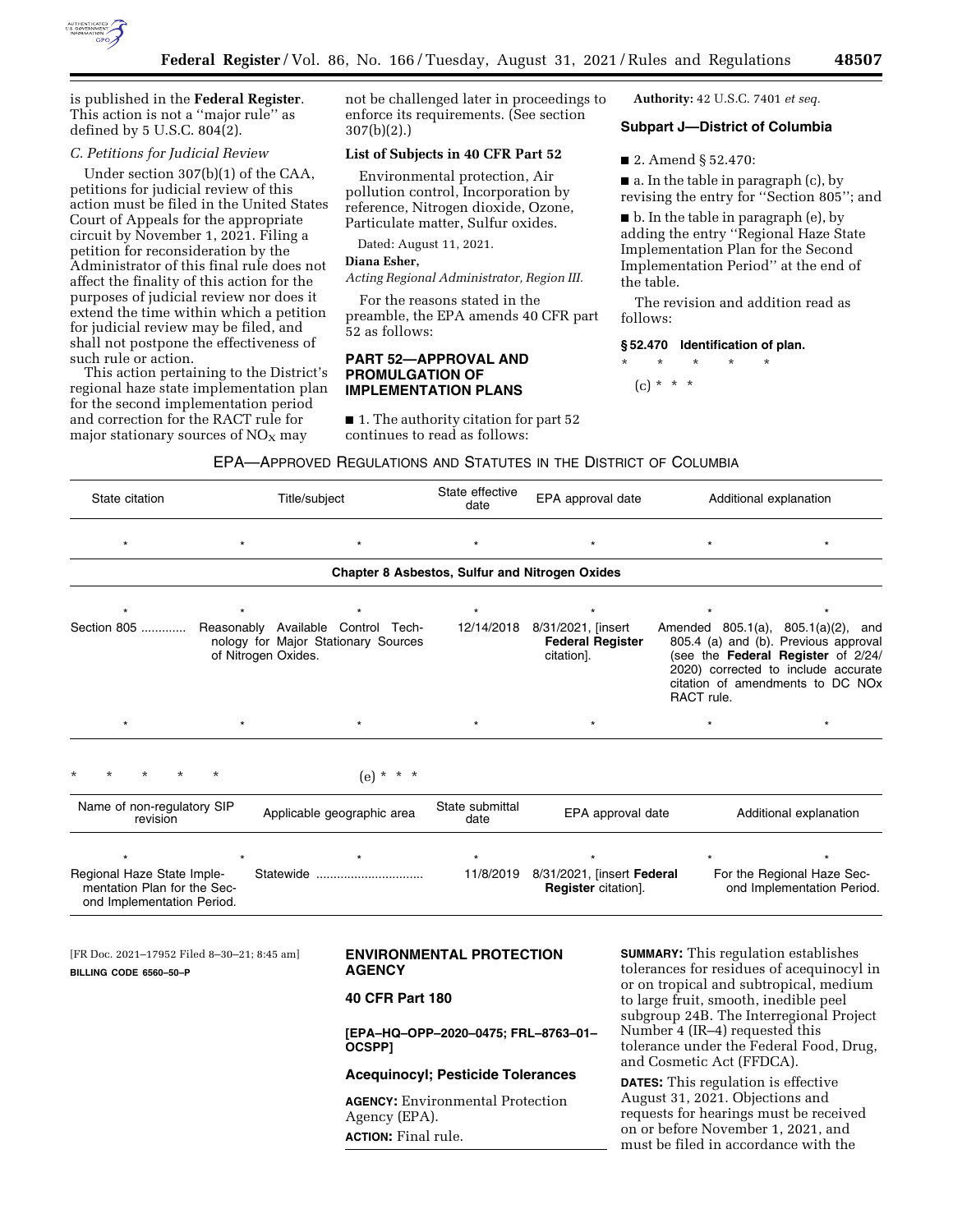instructions provided in 40 CFR part 178 (see also Unit I.C. of the **SUPPLEMENTARY INFORMATION**).

**ADDRESSES:** The docket for this action, identified by docket identification (ID) number EPA–HQ–OPP–2020–0475, is available at *<http://www.regulations.gov>* or at the Office of Pesticide Programs Regulatory Public Docket (OPP Docket) in the Environmental Protection Agency Docket Center (EPA/DC), West William Jefferson Clinton Bldg., Rm. 3334, 1301 Constitution Ave. NW, Washington, DC 20460–0001. The Public Reading Room is open from 8:30 a.m. to 4:30 p.m., Monday through Friday, excluding legal holidays. The telephone number for the Public Reading Room is (202) 566–1744, and the telephone number for the OPP Docket is (703) 305–5805.

Due to the public health concerns relating to COVID–19, the EPA Docket Center (EPA/DC) and Reading Room is closed to visitors with limited exceptions. The staff continues to provide customer service via email, phone, and webform. For the latest status information on EPA/DC services, docket access, visit *[http://www.epa.gov/](http://www.epa.gov/dockets) [dockets.](http://www.epa.gov/dockets)* 

**FOR FURTHER INFORMATION CONTACT:** 

Marietta Echeverria, Acting Director, Registration Division (7505P), Office of Pesticide Programs, Environmental Protection Agency, 1200 Pennsylvania Ave. NW, Washington, DC 20460–0001; main telephone number: (703) 305– 7090; email address: *[RDFRNotices@](mailto:RDFRNotices@epa.gov) [epa.gov.](mailto:RDFRNotices@epa.gov)* 

## **SUPPLEMENTARY INFORMATION:**

# **I. General Information**

### *A. Does this action apply to me?*

You may be potentially affected by this action if you are an agricultural producer, food manufacturer, or pesticide manufacturer. The following list of North American Industrial Classification System (NAICS) codes is not intended to be exhaustive, but rather provides a guide to help readers determine whether this document applies to them. Potentially affected entities may include:

• Crop production (NAICS code 111). • Animal production (NAICS code

112).

• Food manufacturing (NAICS code 311).

• Pesticide manufacturing (NAICS code 32532).

# *B. How can I get electronic access to other related information?*

You may access a frequently updated electronic version of EPA's tolerance regulations at 40 CFR part 180 through the Government Publishing Office's eCFR site at *[http://www.ecfr.gov/cgi-bin/](http://www.ecfr.gov/cgi-bin/text-idx?&c=ecfr&tpl=/ecfrbrowse/Title40/40tab_02.tpl)  [text-idx?&c=ecfr&tpl=/ecfrbrowse/](http://www.ecfr.gov/cgi-bin/text-idx?&c=ecfr&tpl=/ecfrbrowse/Title40/40tab_02.tpl) [Title40/40tab](http://www.ecfr.gov/cgi-bin/text-idx?&c=ecfr&tpl=/ecfrbrowse/Title40/40tab_02.tpl)*\_*02.tpl.* 

### *C. How can I file an objection or hearing request?*

Under FFDCA section 408(g), 21 U.S.C. 346a, any person may file an objection to any aspect of this regulation and may also request a hearing on those objections. You must file your objection or request a hearing on this regulation in accordance with the instructions provided in 40 CFR part 178. To ensure proper receipt by EPA, you must identify docket ID number EPA–HQ– OPP–2020–0475 in the subject line on the first page of your submission. All objections and requests for a hearing must be in writing and must be received by the Hearing Clerk on or before November 1, 2021. Addresses for mail and hand delivery of objections and hearing requests are provided in 40 CFR 178.25(b).

In addition to filing an objection or hearing request with the Hearing Clerk as described in 40 CFR part 178, please submit a copy of the filing (excluding any Confidential Business Information (CBI)) for inclusion in the public docket. Information not marked confidential pursuant to 40 CFR part 2 may be disclosed publicly by EPA without prior notice. Submit the non-CBI copy of your objection or hearing request, identified by docket ID number EPA–HQ–OPP– 2020–0475, by one of the following methods:

• *Federal eRulemaking Portal: [http://](http://www.regulations.gov)  [www.regulations.gov.](http://www.regulations.gov)* Follow the online instructions for submitting comments. Do not submit electronically any information you consider to be CBI or other information whose disclosure is restricted by statute.

• *Mail:* OPP Docket, Environmental Protection Agency Docket Center (EPA/ DC), (28221T), 1200 Pennsylvania Ave. NW, Washington, DC 20460–0001.

• *Hand Delivery:* To make special arrangements for hand delivery or delivery of boxed information, please follow the instructions at *[http://](http://www.epa.gov/dockets/where-send-comments-epa-dockets) [www.epa.gov/dockets/where-send](http://www.epa.gov/dockets/where-send-comments-epa-dockets)[comments-epa-dockets.](http://www.epa.gov/dockets/where-send-comments-epa-dockets)* 

Additional instructions on commenting or visiting the docket, along with more information about dockets generally, is available at *[http://](http://www.epa.gov/dockets) [www.epa.gov/dockets.](http://www.epa.gov/dockets)* 

## **II. Summary of Petitioned-For Tolerance**

In the **Federal Register** of December 21, 2020 (85 FR 82998) (FRL–10016–93), EPA issued a document pursuant to FFDCA section 408(d)(3), 21 U.S.C. 346a(d)(3), announcing the filing of a

pesticide petition (PP 0E8860) by IR–4, Rutgers, The State University of New Jersey, 500 College Road East, Suite 201W, Princeton, NJ 08540. The petition requested that 40 CFR 180.599 be amended by establishing a tolerance for the residue of the miticide acequinocyl [2-(acetyloxy)-3-dodecyl-1,4 naphthalenedione] and its metabolite acequinocyl-OH [2-dodecyl-3-hydroxy-1,4-naphthoquinone], expressed as acequinocyl, in or on tropical and subtropical, medium to large fruit, smooth, inedible peel subgroup 24B at 7 parts per million (ppm). That document referenced a summary of the petition prepared by IR–4, the petitioner, which is available in the docket, *[http://www.regulations.gov.](http://www.regulations.gov)*  There were no comments received in response to the notice of filing.

Based upon review of the data supporting the petition, EPA is establishing the tolerance for the tropical and subtropical, medium to large fruit, smooth, inedible peel subgroup 24B at 4 ppm. The reason for this change is explained in Unit IV.C.

### **III. Aggregate Risk Assessment and Determination of Safety**

Section 408(b)(2)(A)(i) of FFDCA allows EPA to establish a tolerance (the legal limit for a pesticide chemical residue in or on a food) only if EPA determines that the tolerance is ''safe.'' Section 408(b)(2)(A)(ii) of FFDCA defines ''safe'' to mean that ''there is a reasonable certainty that no harm will result from aggregate exposure to the pesticide chemical residue, including all anticipated dietary exposures and all other exposures for which there is reliable information.'' This includes exposure through drinking water and in residential settings but does not include occupational exposure. Section 408(b)(2)(C) of FFDCA requires EPA to give special consideration to exposure of infants and children to the pesticide chemical residue in establishing a tolerance and to ''ensure that there is a reasonable certainty that no harm will result to infants and children from aggregate exposure to the pesticide chemical residue...

Consistent with FFDCA section 408(b)(2)(D), and the factors specified in FFDCA section 408(b)(2)(D), EPA has reviewed the available scientific data and other relevant information in support of this action. EPA has sufficient data to assess the hazards of and to make a determination on aggregate exposure for acequinocyl including exposure resulting from the tolerance established by this action. EPA's assessment of exposures and risks associated with acequinocyl follows.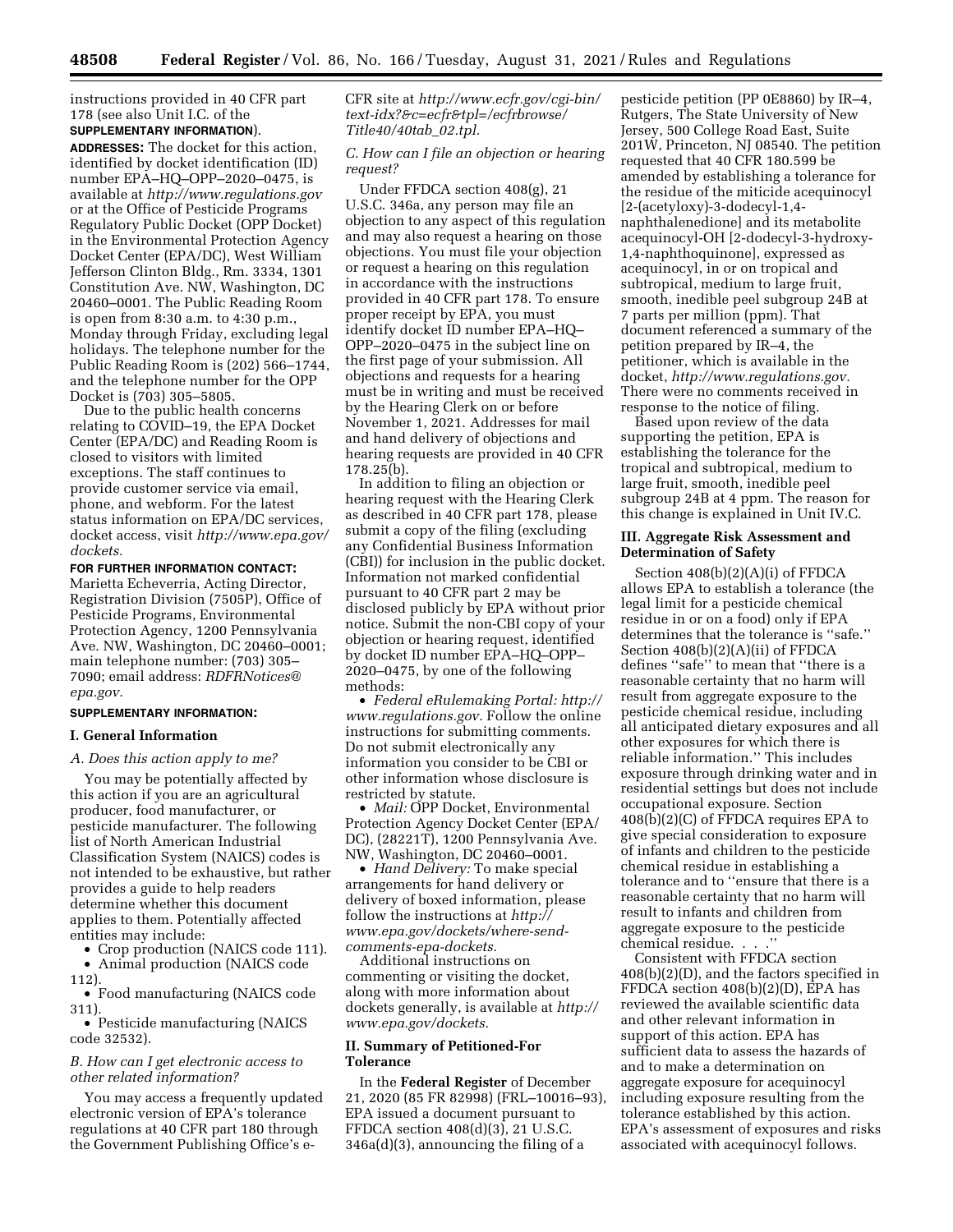In an effort to streamline its publications in the **Federal Register***,*  EPA is not reprinting sections that repeat what has been previously published for tolerance rulemaking of the same pesticide chemical. Where scientific information concerning a particular chemical remains unchanged, the content of those sections would not vary between tolerance rulemaking and republishing the same sections is unnecessary. EPA considers referral back to those sections as sufficient to provide an explanation of the information EPA considered in making its safety determination for the new rulemaking.

EPA has previously published a number of tolerance rulemakings for acequinocyl, in which EPA concluded, based on the available information, that there is a reasonable certainty that no harm would result from aggregate exposure to acequinocyl and established tolerances for residues of that chemical. EPA is incorporating previously published sections from those rulemakings as described further in this rulemaking, as they remain unchanged.

*Toxicological profile.* For a discussion of the Toxicological Profile of acequinocyl, see Unit III.A. of the June 7, 2018 rulemaking (83 FR 26369) (FRL– 9978–20).

*Toxicological Points of Departure/ Levels of Concern.* For a summary of the Toxicological Points of Departure/ Levels of Concern for acequinocyl used for human risk assessment, please reference Unit III.B. of the January 18, 2017 rulemaking (82 FR 5409) (FRL– 9956–85).

*Exposure assessment.* Much of the exposure assessment remains the same although updates have occurred to accommodate exposures from the petitioned-for tolerance. These updates are discussed in this section; for a description of the rest of the EPA approach to and assumptions for the exposure assessment, please reference Unit III.C. of the June 7, 2018 rulemaking.

EPA's dietary exposure assessments have been updated to include the additional exposure from the new use of acequinocyl on the commodities in tropical and subtropical, medium to large fruit, smooth, inedible peel subgroup 24B. The assessment used the same assumptions as the June 7, 2018 final rule concerning tolerance-level residues, default processing factors for all processed commodities and 100 percent crop treated.

*Drinking water exposure.* EPA has revised the acequinocyl drinking water assessment since the June 7, 2018 rulemaking to reflect the water

solubility limits of acequinocyl and its hydroxylated degradate acequinocyl-OH (R1) due to uncertainty in the environmental fate study data. The recommended acute estimated drinking water concentration (EDWC) is 21 parts per billion (ppb) based on the water solubility limits of acequinocyl and acequinocyl-OH added together. The recommended chronic EDWC is 14 ppb, which is the maximum amount of acequinocyl residues of concern that may be present over a year. This level is based on the solubility of the degradate acequinocyl-OH (R1), which persists over the chronic exposure period.

*Non-occupational exposure.* There are no new residential (non-occupational) exposures associated with the new proposed use. The assessment of exposures to the currently registered uses on residential sites (*e.g.,*  ornamentals for landscapes, gardens, and trees) has not changed since the June 7, 2018 rulemaking.

*Cumulative exposure.* Unlike other pesticides for which EPA has followed a cumulative risk approach based on a common mechanism of toxicity, EPA has not made a common mechanism of toxicity finding as to acequinocyl and any other substances and acequinocyl does not appear to produce a toxic metabolite produced by other substances. For the purposes of this action, therefore, EPA has not assumed that acequinocyl has a common mechanism of toxicity with other substances.

*Safety Factor for Infants and Children.* EPA continues to conclude that there are reliable data to support the reduction of the Food Quality Protection Act (FQPA) safety factor. See Unit III.D. of the June 7, 2018 rulemaking for a discussion of the Agency's rationale for that determination.

*Aggregate Risks and Determination of Safety.* EPA determines whether acute and chronic dietary pesticide exposures are safe by comparing aggregate exposure estimates to the acute population adjusted dose (aPAD) and the chronic population adjusted dose (cPAD). Short-, intermediate-, and chronic term risks are evaluated by comparing the estimated aggregate food, water, and residential exposure to the appropriate points of departure to ensure that an adequate margin of exposure (MOE) exists. For linear cancer risks, EPA calculates the lifetime probability of acquiring cancer given the estimated aggregate exposure.

Acute dietary risks are below the Agency's level of concern of 100% of the aPAD; they are 96% of the aPAD for children 1 to 2 years old, the population subgroup with the highest exposure estimate. Chronic dietary risks are below the Agency's level of concern of 100% of the cPAD; they are 90% of the cPAD for children 1 to 2 years old, the population subgroup with the highest exposure estimate.

As explained in the June 7, 2018 rulemaking, the Agency has assumed that there will be no residential handler exposure; therefore, a residential handler assessment was not conducted. The Agency only anticipates short-term post-application dermal exposures from registered uses of acequinocyl in residential areas. Using the exposure assumptions described for short-term exposures, EPA has concluded the combined short-term food, water, and residential exposures result in aggregate MOEs of 1,800 in adults and 1,400 for children 6 to 11 years old. Because EPA's level of concern for acequinocyl is an MOE of 100 or below, these MOEs are not of concern.

As stated in the June 7, 2018 rulemaking, acequinocyl is not registered for any use patterns that would result in intermediate-term residential exposure. Because there is no intermediate-term residential exposure and chronic dietary exposure has been assessed under the appropriately protective cPAD, EPA relies on the chronic dietary risk assessment for evaluating intermediateterm risk for acequinocyl.

Based on the lack of evidence of carcinogenicity in two adequate rodent carcinogenicity studies, acequinocyl is not expected to pose a cancer risk to humans.

Therefore, based on the risk assessments and information described above, EPA concludes there is reasonable certainty that no harm will result to the general population, or to infants and children, from aggregate exposure to acequinocyl residues. More detailed information can be found at *<http://www.regulations.gov>* in the document titled ''Acequinocyl. Human Health Risk Assessment for the Proposed New Use on Tropical and Subtropical, Medium to Large Fruit, Smooth, Inedible Peel (Subgroup 24B)'' in docket ID number EPA–HQ–OPP– 2020–0475.

#### **IV. Other Considerations**

#### *A. Analytical Enforcement Methodology*

For a discussion of the available analytical enforcement method, see Unit IV.A. of the June 7, 2018 rulemaking.

#### *B. International Residue Limits*

In making its tolerance decisions, EPA seeks to harmonize U.S. tolerances with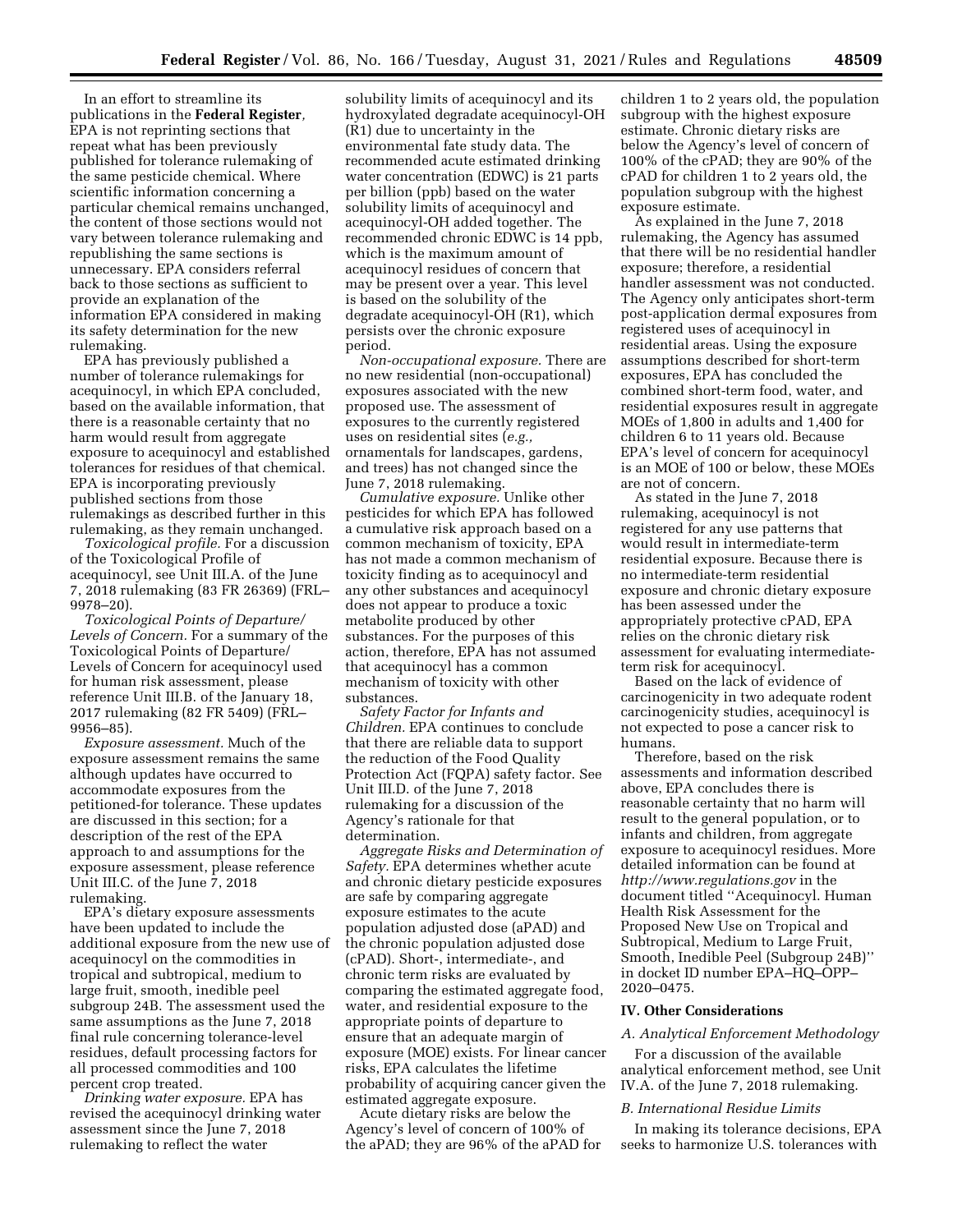international standards whenever possible, consistent with U.S. food safety standards and agricultural practices. EPA considers the international maximum residue limits (MRLs) established by the Codex Alimentarius Commission (Codex), as required by FFDCA section 408(b)(4).

The Codex has not established an MRL for residues of acequinocyl in/on tropical and subtropical, medium to large fruit, inedible peel, subgroup 24B.

## *C. Revisions to Petitioned-For Tolerances*

FFDCA section 408(d)(4)(A)(i) permits the Agency to finalize a tolerance that varies from that sought by the petition. The petitioner initially requested a tolerance of 7 ppm for tropical and subtropical, medium to large fruit, smooth, inedible peel (crop subgroup 24B). However, upon review of the requested tolerance, the Agency noticed that the petitioner incorrectly calculated the residues for whole fruit. Whole fruit residues were calculated as the sum of residues for pulp and peel combined and did not account for total sample weight. Residue concentrations are expressed in ppm, which is equivalent to mg/kg; therefore, residues from pulp and peel cannot simply be combined together to determine whole fruit residues without accounting for total sample weight. The corrected residue concentrations for the whole fruit were approximately half of the initially calculated concentrations and produced a recommended tolerance of 4 ppm when entered into the OECD calculator.

# **V. Conclusion**

Therefore, a tolerance is established for residues of acequinocyl, including its metabolites and degradates, in or on tropical and subtropical, medium to large fruit, smooth, inedible peel subgroup 24B at 4 ppm.

## **VI. Statutory and Executive Order Reviews**

This action establishes a tolerance under FFDCA section 408(d) in response to a petition submitted to the Agency. The Office of Management and Budget (OMB) has exempted these types of actions from review under Executive

Order 12866, entitled ''Regulatory Planning and Review'' (58 FR 51735, October 4, 1993). Because this action has been exempted from review under Executive Order 12866, this action is not subject to Executive Order 13211, entitled ''Actions Concerning Regulations That Significantly Affect Energy Supply, Distribution, or Use'' (66 FR 28355, May 22, 2001), or to Executive Order 13045, entitled ''Protection of Children from Environmental Health Risks and Safety Risks'' (62 FR 19885, April 23, 1997). This action does not contain any information collections subject to OMB approval under the Paperwork Reduction Act (PRA) (44 U.S.C. 3501 *et seq.*), nor does it require any special considerations under Executive Order 12898, entitled ''Federal Actions to Address Environmental Justice in Minority Populations and Low-Income Populations'' (59 FR 7629, February 16, 1994).

Since tolerances and exemptions that are established on the basis of a petition under FFDCA section 408(d), such as the tolerance in this final rule, do not require the issuance of a proposed rule, the requirements of the Regulatory Flexibility Act (RFA) (5 U.S.C. 601 *et seq.*), do not apply.

This action directly regulates growers, food processors, food handlers, and food retailers, not States or Tribes, nor does this action alter the relationships or distribution of power and responsibilities established by Congress in the preemption provisions of FFDCA section  $408(n)(4)$ . As such, the Agency has determined that this action will not have a substantial direct effect on States or Tribal Governments, on the relationship between the National Government and the States or Tribal Governments, or on the distribution of power and responsibilities among the various levels of government or between the Federal Government and Indian Tribes. Thus, the Agency has determined that Executive Order 13132, entitled ''Federalism'' (64 FR 43255, August 10, 1999) and Executive Order 13175, entitled ''Consultation and Coordination with Indian Tribal Governments'' (65 FR 67249, November 9, 2000) do not apply to this action. In

addition, this action does not impose any enforceable duty or contain any unfunded mandate as described under Title II of the Unfunded Mandates Reform Act (UMRA) (2 U.S.C. 1501 *et seq.*).

This action does not involve any technical standards that would require Agency consideration of voluntary consensus standards pursuant to section 12(d) of the National Technology Transfer and Advancement Act (NTTAA) (15 U.S.C. 272 note).

#### **VII. Congressional Review Act**

Pursuant to the Congressional Review Act (5 U.S.C. 801 *et seq.*), EPA will submit a report containing this rule and other required information to the U.S. Senate, the U.S. House of Representatives, and the Comptroller General of the United States prior to publication of the rule in the **Federal Register**. This action is not a ''major rule'' as defined by 5 U.S.C. 804(2).

#### **List of Subjects in 40 CFR Part 180**

Environmental protection, Administrative practice and procedure, Agricultural commodities, Pesticides, and pests, Reporting and recordkeeping requirements.

Dated: August 18, 2021.

### **Catherine Aubee,**

*Acting Director, Registration Division, Office of Pesticide Programs.* 

Therefore, for the reasons stated in the preamble, EPA is amending 40 CFR chapter 1 as follows:

# **PART 180—TOLERANCES AND EXEMPTIONS FOR PESTICIDE CHEMICAL RESIDUES IN FOOD**

■ 1. The authority citation for part 180 continues to read as follows:

**Authority:** 21 U.S.C. 321(q), 346a and 371.

■ 2. In § 180.599, amend the table in paragraph (a) by adding a table heading and in alphabetical order an entry for ''Tropical and subtropical, medium to large fruit, smooth, inedible peel subgroup 24B'' to read as follows:

# **§ 180.599 Acequinocyl; tolerances for residues.**

 $(a) * * * *$ 

# TABLE 1 TO PARAGRAPH (a)

| Commodity |  |  |  |  |  |  |  |  |
|-----------|--|--|--|--|--|--|--|--|
|           |  |  |  |  |  |  |  |  |
|           |  |  |  |  |  |  |  |  |